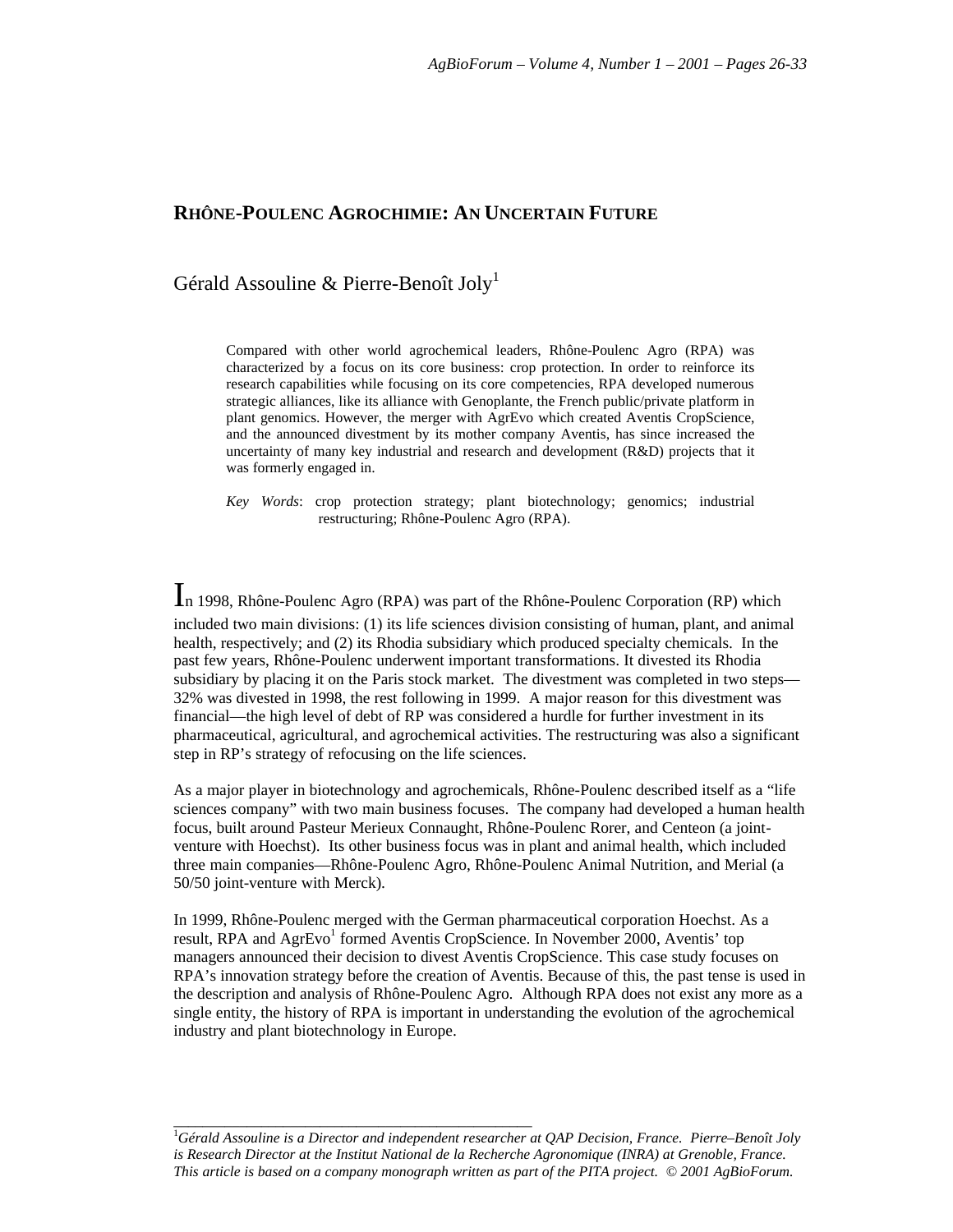## **Rhône-Poulenc Agro: A Competitive Company In Agrochemicals**

In 1998, RPA represented 20% of Rhône-Poulenc's total turnover, while its contribution to operating profits was 45%. Despite such a contribution, in recent years the intensity of its R&D activity had decreased slightly. As a percentage of total R&D expenditures it had dropped from 6.85% in 1995 to 6.39% in 1998.

|                                                       | 1995          | 1996          | 1997          | 1998          |
|-------------------------------------------------------|---------------|---------------|---------------|---------------|
| <b>Turnover</b>                                       | 2,660         | 2.970         | 2.970         | 2,620         |
| <b>Operating Profit</b>                               | 290           | 380           | 470           | 540           |
| <b>R&amp;D</b> Expenditures<br>$(\&$ as a % of sales) | 180<br>(6.85) | 200<br>(6.66) | 200<br>(6.66) | 160<br>(6.39) |

#### **Table 1: RPA Sales and R&D Investment (Million Euro).**

Note. From "Rhône-Poulenc Agro Annual Reports," by RPA, 1996 – 1999. Lyon, France: RPA.

Rhône-Poulenc Agro's product portfolio was a mix of established products (20 to 30 years old) and newer products, with annual growth in sales of established products being much slower than those of newly launched products. For example, sales of established products grew about 8% between 1997 and 1998, compared to 73% for those at the launch stage.

| Table 2. IN A Rey Flam I Folection I Founce Sales (Million Euro). |       |       |  |  |
|-------------------------------------------------------------------|-------|-------|--|--|
| <b>Key Products</b>                                               | 1997  | 1998  |  |  |
| <b>Established Products</b>                                       |       |       |  |  |
| Temik (Insecticide)                                               | 170.1 | 178.3 |  |  |
| HBN (Herbicide)                                                   | 137.0 | 159.7 |  |  |
| Iprodione (Fungicide)                                             | 121.0 | 126.0 |  |  |
| <b>Total</b>                                                      | 428.1 | 464.0 |  |  |
| <b>New Products</b>                                               |       |       |  |  |
| Regent (Insecticide)                                              | 76.2  | 121.8 |  |  |
| Fosetyl (Fungicide)                                               | 83.0  | 100.6 |  |  |
| Balance (Herbicide)                                               | 5.6   | 62.8  |  |  |
| <b>Total</b>                                                      | 164.8 | 285.2 |  |  |

# **Table 2: RPA Key Plant Protection Product Sales (Million Euro).**

Note. From "Rhône-Poulenc Agro Annual Reports," by RPA, 1998 – 1999. Lyon, France: RPA.

As with most agrochemical companies, RPA was an international business. Forty-three percent of its turnover occurred in Europe, while the United States (US) accounted for 30%, and the rest-ofthe-world (ROW) accounted for 25%. In terms of its world ranking (on the basis of its products) RPA was in the middle of the pack. It was a world leader in the market for growth regulators, but in the most important world market, that of herbicides, it ranked ninth—some distance from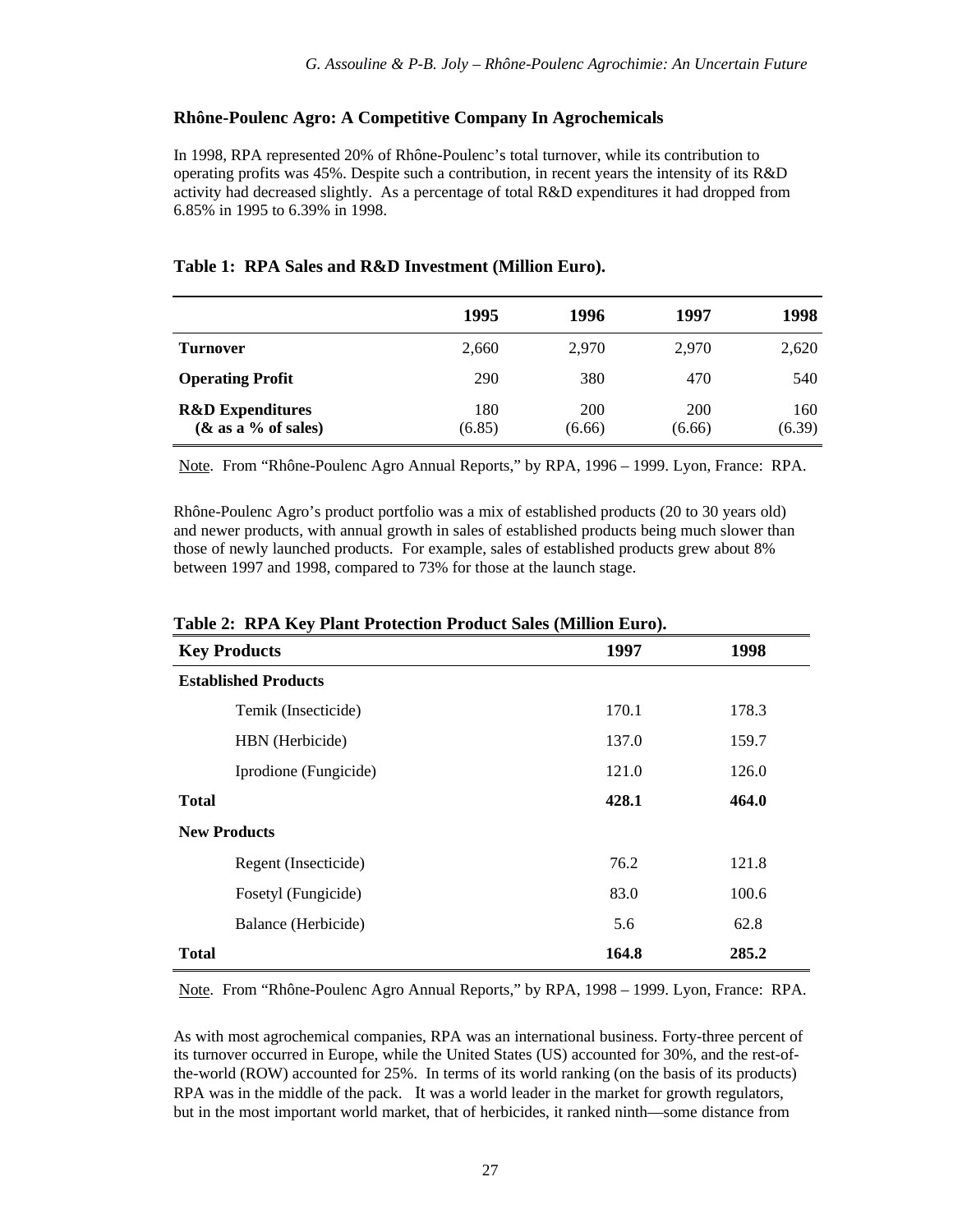the industry leaders. In the insecticide market, RPA occupied third place, although it had the potential to improve on this position with its new product called Regent. Its position in the fungicide market had been stable for some time—ranked fourth.

| <b>Type of Product</b>   | 1994 | 1998 | <b>World Ranking</b> |
|--------------------------|------|------|----------------------|
| <b>Herbicides</b>        | 41.6 | 39.5 | Q                    |
| <b>Insecticides</b>      | 25.7 | 31.5 | 3                    |
| <b>Fungicides</b>        | 20.8 | 20.9 | 4                    |
| <b>Growth Regulators</b> | 11.9 | 8.1  |                      |

**Table 3: RPA Plant Protection Products Per Category (% of Total Sales).**

Note. From "Rhône-Poulenc Agro Annual Reports," by RPA, 1995, 1999. Lyon, France: RPA.

# **Developing A World Crop Protection Company Through Combining Chemistry And Biotechnology**

Alain Godard, CEO of Rhône-Poulenc Plant and Animal Health, declared in 1991,

The future of crop protection passes through the combination of innovative chemistry with [different] biotechnologies…Rhône-Poulenc's strategy consists [of] focusing on innovation and investing in the development of genes that provide a clear competitive advantage. (Rhône-Poulenc Agro [RPA], 1992).

Indeed, an important difference between RPA and other agrochemical companies was that it continued to consider crop protection as its core activity. As a result, in 1994 it sold off its seeds subsidiary and developed a global partnership with Limagrain instead. Plant biotechnology was seen as a knowledge tool for improving the process of discovery of new molecules for plant protection, and an a means of finding desirable agronomic traits for major crops.

The Building Blocks of the Chemical Innovation Dynamic

Prior to its merger with AgrEvo, top RPA managers had identified what they considered to be "good" crop protection products,

Good [crop protection] products [should be designed] for large markets: fungicides for cereals, herbicides for maize. We [can not] develop...product[s] for strawberries or raspberries, [because they are] too costly. We need profitable market[s] [in order to generate a return on our investment and payback] the development cost [of these products which are] about 50 million US\$. R&D projects have to be cheap, [resultant] product[s] should not [leave any] remnant [or residues] in [the] soil and [should] be very efficient.

In terms of [our] crop profile, the major changes [that will occur] within the next 5 years will happen in corn, soybean and cereals, where we still have gaps. We are not as strong as we would like: a new product is to be launched in the US corn market. In terms of [our] product portfolio, we have a quite diversified one. Our market share will grow in herbicides (1 new compound) and insecticides (1 new compound) and decrease in fungicides. In the seed business, GMO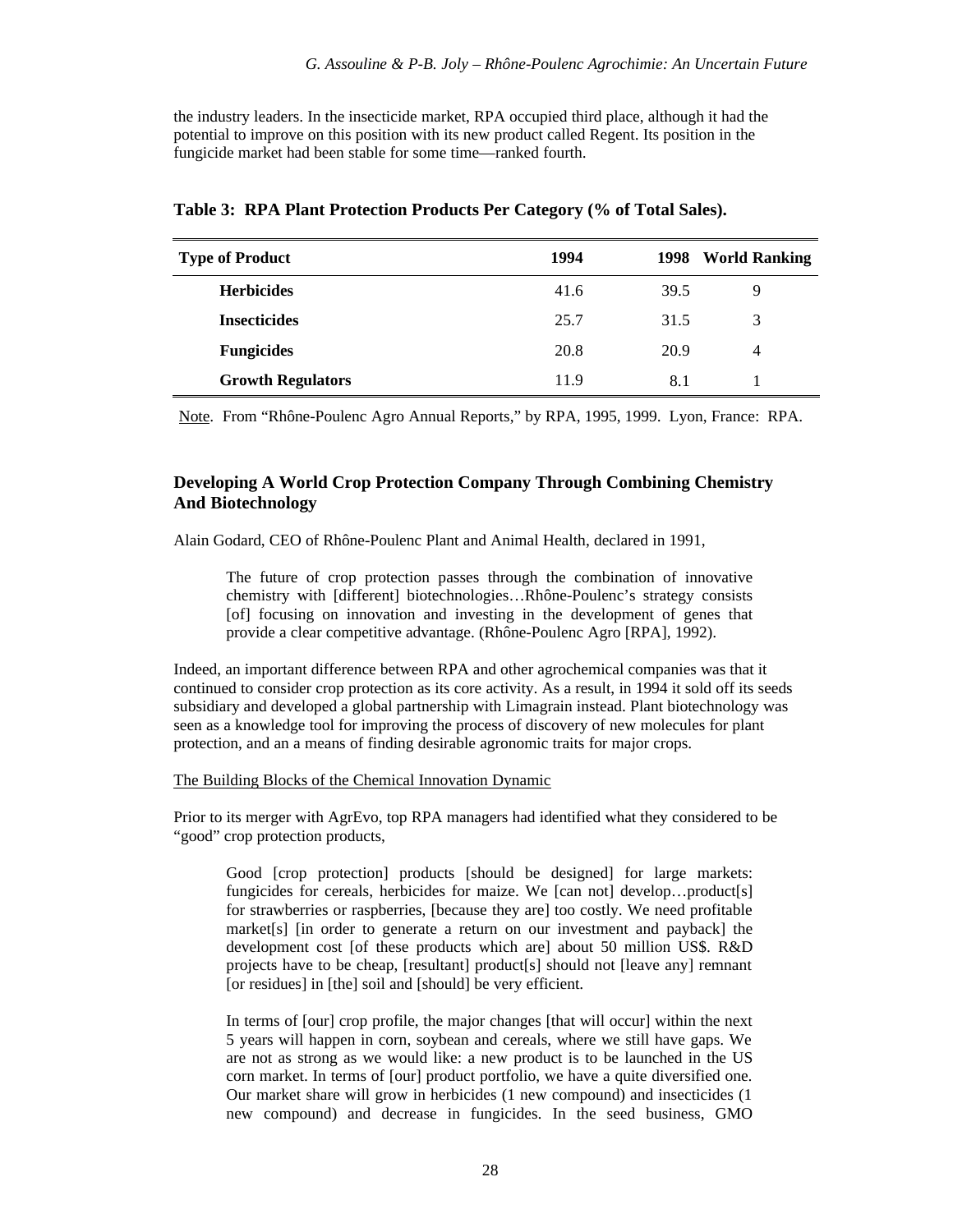(genetically modified organism) [sales] will take place within Europe 5 [or more] years [from now]. (RPA, personal communication, 1999).

As this quote indicates, the company's innovation priorities were fully focused on the major industrial crops and their complementary chemical products. The company clearly wanted to increase market share in the agrochemical markets (i.e., in herbicides and insecticides). Minor crops, such as strawberries and raspberries, were not targets for RPA.

### **Rhône-Poulenc Agro Research Centers And R&D Activity**

Rhône-Poulenc Agro, before its merger with AgrEvo, had five main research centers dispersed across Europe and the rest-of-the-world. In Lyon, France RPA's research capability focused on fungicides, food residues, product chemistry, biotechnology (specializing in herbicide tolerance genes), product formulation (specific to the European region), and bio-availability. In Antibes, France the focus was on human and environmental safety. At Ongar in the United Kingdom (UK), research was being conducted into herbicides and the environmental impact of pesticides. In addition to these European research centers, Rhône-Poulenc Agro was also located at Research Triangle Park in the United States and conducted research on insecticides, water monitoring, regulation, and product formulations for the North American market. In Akeno-Ami, Japan Rhône-Poulenc Agro was building expertise in rice protection products, regulation, and product formulations for Asian markets.

#### Breakthrough Active Ingredients

Agrochemical companies like Rhône-Poulenc screen more than 100,000 molecules per year in order to find viable products. Only a few molecules exhibit any kind of interesting activity. Once promising molecules are identified, they take a further two years in the evaluation stage. Field trials at experimental farms are used to define the profile, efficacy, safety, leaching, and early toxicity and eco-toxicity assessments. Total development expenditures average about US\$50 million in investment per product. In RPA's case, a committee of company executives made the important investment decisions regarding product development because of the high cost and potential riskiness of such investments.

At the time of interviews, two products were considered by Rhône-Poulenc Agro to be blockbusters—Regent (or fipronil) and Balance (isoxaflutole). The company estimated that the two products would contribute approximately US\$1 billion to sales by the year 2003. In the pipeline for 2001-2006 were also 5 new crop protection products based upon additional innovative compounds.

#### The Association of Existing Molecules

Another important source of innovation for RPA came from regenerated products derived from existing active ingredients in the company's and related companies' portfolios. Exercising this option allowed RPA to respond to country-specific requests by regenerating the range and optimizing the use of new compounds with existing ones. Such products can be developed more quickly and the registration procedure is usually less complex (as it is based on existing compounds that have already gone through the national regulatory process). This is often used as an alternative means of expanding product lines when breakthrough molecules are missing. Uncertainty introduced into the marketing schedule of some genetically modified (GM) crop varieties may have inhibited the development of new active ingredients in companies like RPA. As a result, linking existing active ingredients with new product developments represented a technical and commercial solution which allowed it to still compete in the chemical market.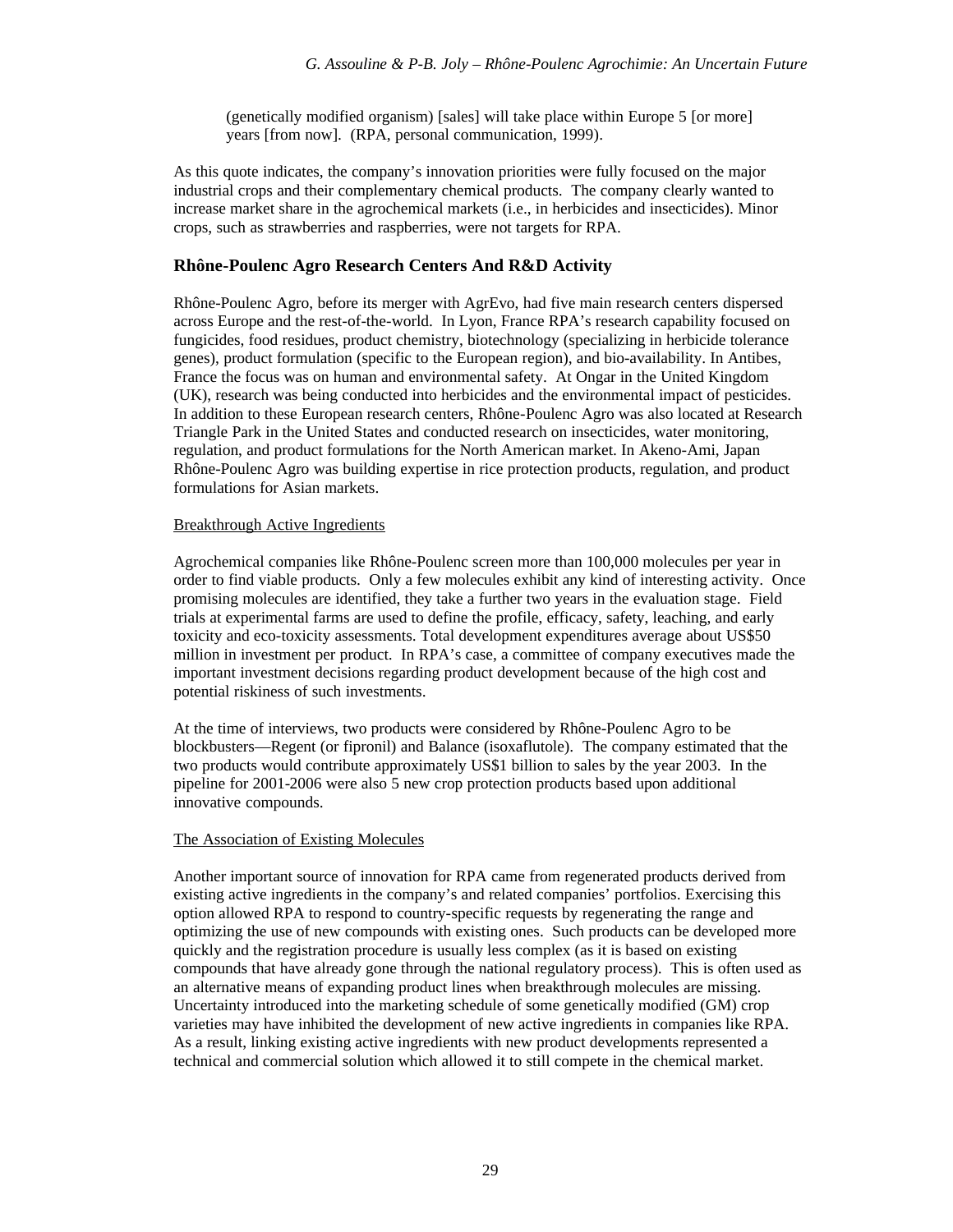## Formulation and Packaging Innovations

Rhône-Poulenc Agro also engaged in reformulation and repackaging strategies. In creating new formulations and new packages there were two very different concerns. The first concern was marketing oriented—finding new packaging that was both innovative and attractive. One interviewee said, "There was often disappointment with this approach because there was no great revolution in terms of product presentation." A major trend in the industry had been to develop wettable granules or soluble sachets in order to meet the demand for recyclable packaging. Protecting intellectual property embodied in innovative repackaging strategies like these was a serious problem for the company because such packaging was easily copied. This tended to inhibit real packaging innovations.

The second concern was that new formulations often attempted to fulfill different objectives: (1) To reach a specific target price by reducing the doses of active ingredients; or (2) to meet evolving regulations which addressed water contamination, or which addressed user protection, for instance. Nevertheless, such innovations have been a major objective of RPA over the last twenty years.

## Accelerating the Discovery Process

As part of its strategy to enlarge its product line, RPA invested in and developed new research methods. Two programs called "New Approaches" and "High-Throughput Screening" became operational in 1998. These programs enable increased screening capacities in its various research centers while targeting molecules that had positive plant-health action at very low concentrations. Rhône-Poulenc Agro also developed a predictive methodology for the early assessment of a molecule's toxic and eco-toxic profiles.

In addition to developing its own innovative research methods, Rhône-Poulenc Agro strengthened its potential to innovate through partnerships and alliances with public institutions and private laboratories which were recognized for their cutting-edge technologies and innovative capacity. The life science sector had been in a state of fast and ongoing change since the mid-nineties. For this reason, it was vital for RPA to have access to the most advanced technologies. Such research alliances were part of this strategy.

Rhône-Poulenc Agro's goals immediately prior to its merger reflect this strategy and were as follows,

- To enhance scientific knowledge, particularly in emerging technologies; and
- To accelerate the development process through the acquisition or pooling of research techniques.

In addition, the Scientific Affairs Department had organized different strategy and innovation working groups. These groups, which included Rhône-Poulenc researchers and outside consultants, identified the usefulness of common life science platforms in order to,

- Access a diverse range of compounds, develop combinatorial chemistry methods, and enable primary screening methods in order to detect *in vitro* activity; and
- To discover new biological targets through the coordination of functional genomics and bioinformatics technologies.

## Innovation Strategy in Plant Biotechnology

By 1998, 15% of the Rhône-Poulenc Agro R&D budget was devoted to agricultural biotechnology research, or approximately 25 million Euro. This was a 25 percent increase over its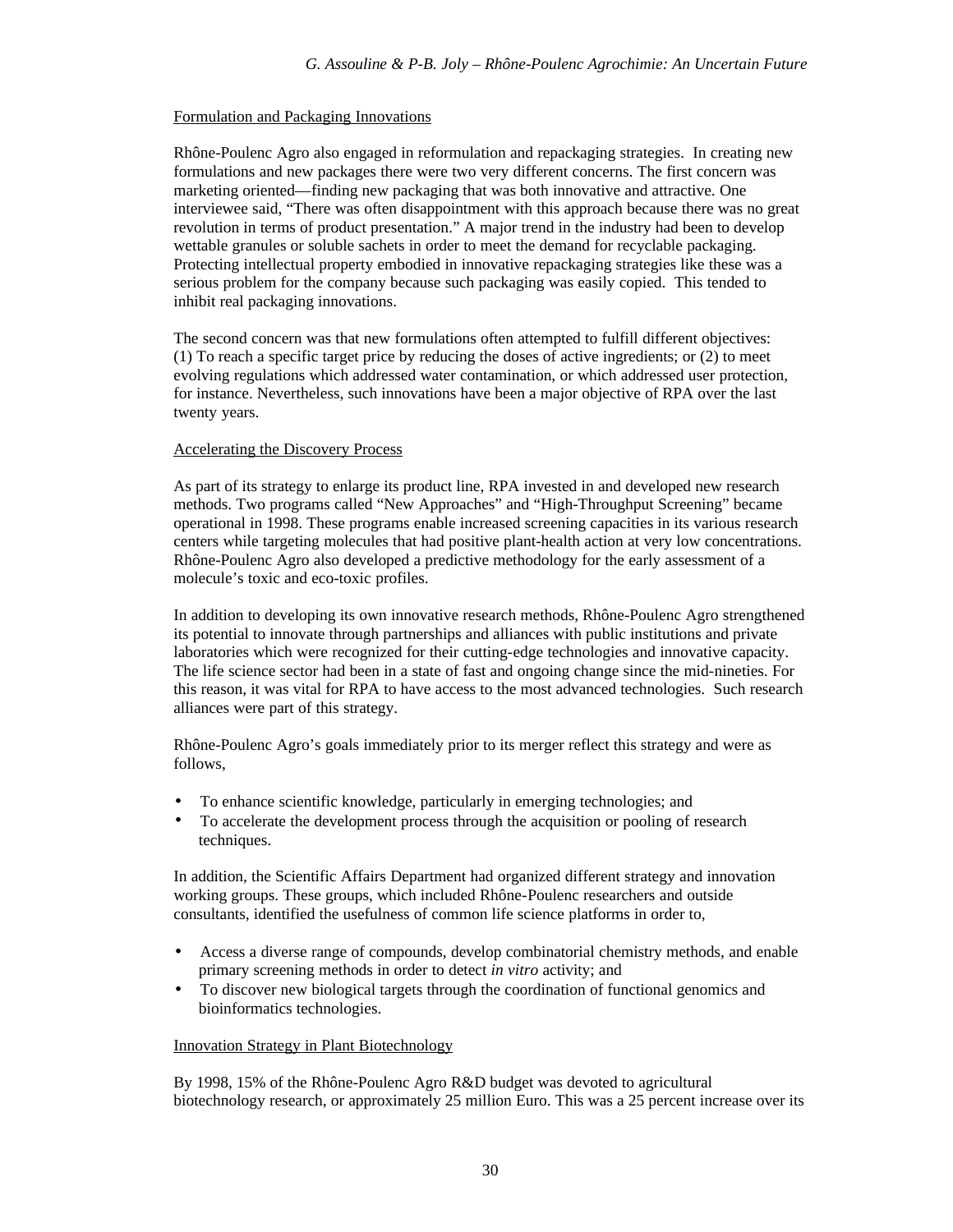1996 budget of 20.5 million Euro. The biotechnology division worked mainly on the valorization of agronomic genes. The company saw itself as a pioneer in the field of herbicide tolerance, with the first genetically modified organism (GMO) (bromoxynil-resistant tobacco) being approved in France in 1994. Its first large industrial GM crop was herbicide (bromoxynil) tolerant cotton introduced in the US in 1995.

Rhône-Poulenc Agro set up its first molecular and cellular plant biology laboratory in Lyon in 1984, reinforced by a joint laboratory between Rhône-Poulenc Agro and the Centre National de la Recherche Scientifique (CNRS) in 1986. In 1994 it created, together with Limagrain, a joint economic structure for plant biotechnology (Groupement d'Intérêt Economique). In this way, Rhône-Poulenc Agro had built a patent portfolio of more than 40 patents mainly in the field of herbicide tolerance (in oxynils, isoxazoles, asulam, glyphosate, and so on) and also in plant disease resistance genes, quality genes (fatty acid composition) and genetic engineering technologies.

In a 1999 communication (RPA, 1999), Rhône-Poulenc Agro commented that its alliance strategy was a key element of its success in the field of biotechnology,

Based on technological innovation, RPA['s] strategy in this field follows a logic of alliances…In 1998, RP signed several major partnership agreements… [to allow a] presen[ce] in all the stages of the creation of a genetically modified variety, from [the initial] genome study [to] the delivery to the seed producer, through [to] the "mother-plant." This strategy should allow RPA to have in 2006 15% (or US\$ 400 million) of its sales based on products derived from biotechnologies.

This prediction was based on a number of factors—its existing patent portfolio in herbicide tolerance, the programs developed between Biogemma and Rhobio on disease resistance, and from access to insect *Bacillus thuringiensis* (Bt) resistance genes through third parties. The predicted sales of US\$ 400 million should be compared with Rhône-Poulenc Agro's own estimation of the future world market for biotechnology-derived crop protection by 2005—which it estimated at US\$ 5 billion, out of a total crop protection market of US\$ 35 billion.

## Rhobio

The main biotechnology research activities for industrial crops (maize, wheat, sunflower, rape seed) were shared between RPA and Biogemma, a biotechnology platform of French seed companies within a 50/50 joint venture called Rhobio. The joint research program had the following research priorities,

- To expand disease plant resistance programs.
- To continue development of genetic engineering technologies.
- To continue development of industrial crop genome analysis technologies (such as, gene expression and plant transformation technologies).

Rhobio had some 100 researchers, located in the two shareholders' research labs. They worked on generic technologies that could be applied to plant disease resistance and plant genomics. In addition, there was a separate Rhobio laboratory at Evry near Paris, with 22 researchers. In March 1998, Rhobio signed an agreement with the US company, Celera Aggen, to discover maize genes associated with agronomic and quality traits of interest. Rhône-Poulenc Agro hoped to benefit from the research program that had already identified an insect resistance gene and three new genes for herbicide tolerance in several crops.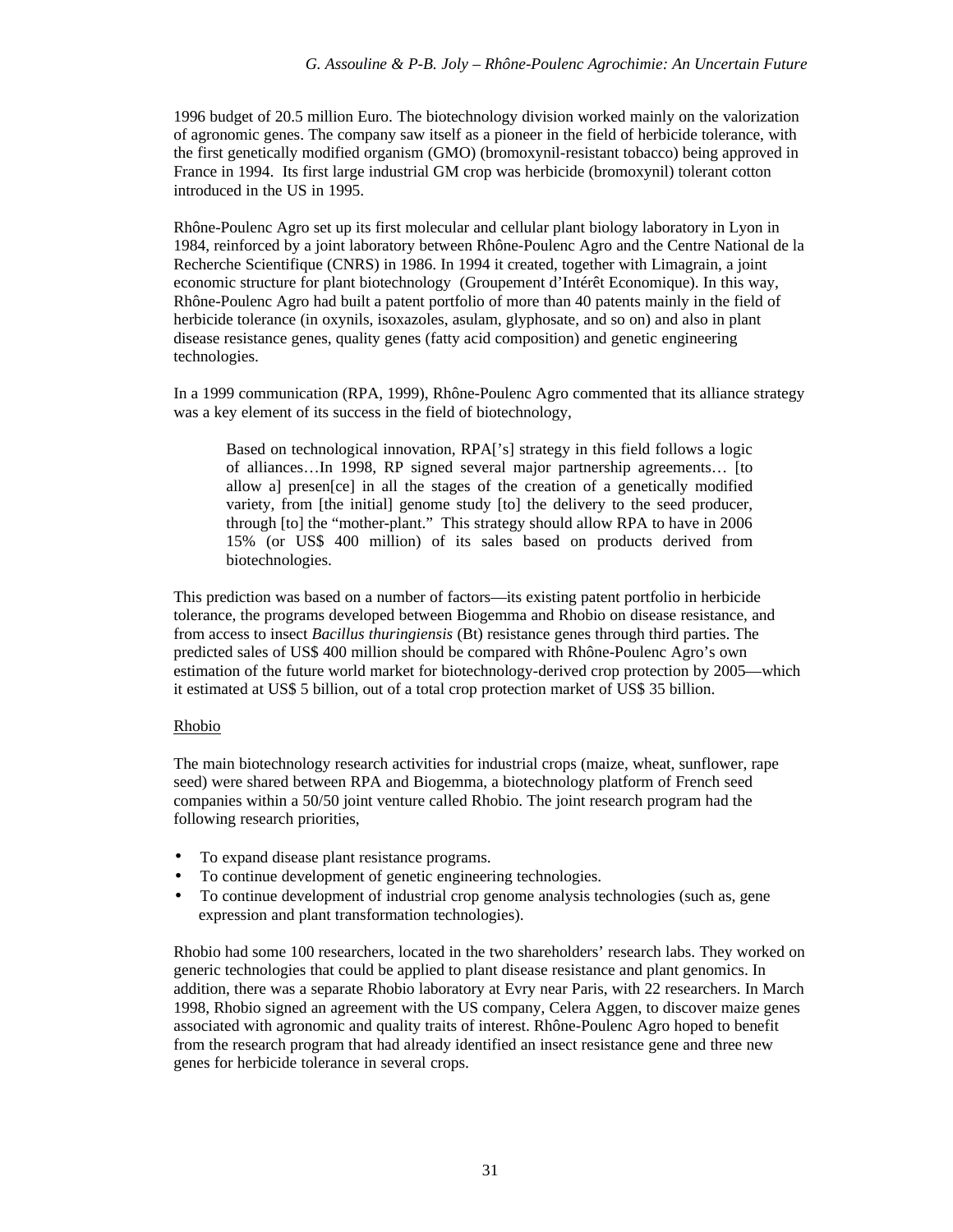## Genoplante

Genoplante is a national program which is open to other European partners, and is oriented towards plant genomics. It involves public research actors, such as, INRA, CNRS, CIRAD (Centre International de Recherche en Agronomie et Développement), IRD (Institut de Recherche sur le Développement); and private companies such as, Rhône-Poulenc Plant and Animal Health, Biogemma, and BioPlante. Its goal is to accumulate new knowledge about the main crops cultivated in Europe and to discover agronomic and quality genes of interest. Genoplante is supposed to allow France (and also Europe) to preserve its independence in relation to the large American and Japanese genomics programs. Clearly, RPA has been a major beneficiary of the Genoplante government initiative, which is an expression of public support for plant biotechnology.

# **Strategy And Visions For The Future Of Crop Protection**

The company profile of RPA prior to its merger can be characterized as follows,

- It was strong in its crop protection innovation, marketing, and industrial strategies.
- It was modestly engaged in biotechnology through external ties to Biogemma and Rhobio.
- It had a medium ranking among the top ten agrochemical companies worldwide. Its major weakness was in herbicides.
- It had a strong position both in Europe and the US in the pesticide markets.

Significant organizational initiatives were carried out to make the company more flexible, more decentralized, and more transversal in terms of market knowledge and information gathering for decision making processes. The strongly decentralized style of the company structure was considered an internal protection system for dealing with the complexity of quality and regulatory standards needed to be addressed all along the production chain. Despite this, decision making processes were still relatively centralized and top-down.

Policy signals which were taken into account by the company mainly concerned crop protection regulation (i.e., in regard to pesticides and GMOs) rather than economic signals, such as the Common Agricultural Policy (CAP) reforms. Policy signals worked like a green-red light for the company. A conditional green light from regulators allowed the company to transform a research project into a product development decision, to get the product approved, and to develop its regulatory profile—i.e., its eco-toxic and toxic characteristics. If a potential product was considered high risk from a regulatory standpoint, the decision was a "no-go" and the research project did not proceed to the product development phase. Other green lights that a potential product had to receive relate to economic and market factors—the product had to be profitable in the major European agricultural markets.

According to the top managers interviewed for this study, European Union policies and directives needed to be clearly separated from societal concerns and pressures. The interaction between these two dimensions was considered a source of high uncertainty for managers and for the development of future products which utilize chemicals and transgenes. Several types of unforeseeable interactions or influences induced the strategic uncertainty concerning medium and long-term R&D decisions. Societal concern about GMOs raised the following questions for the company,

- How will public concerns influence public policies?
- How can the industry effectively participate in the elaboration of such public policies. Is the current context favorable to such participation?